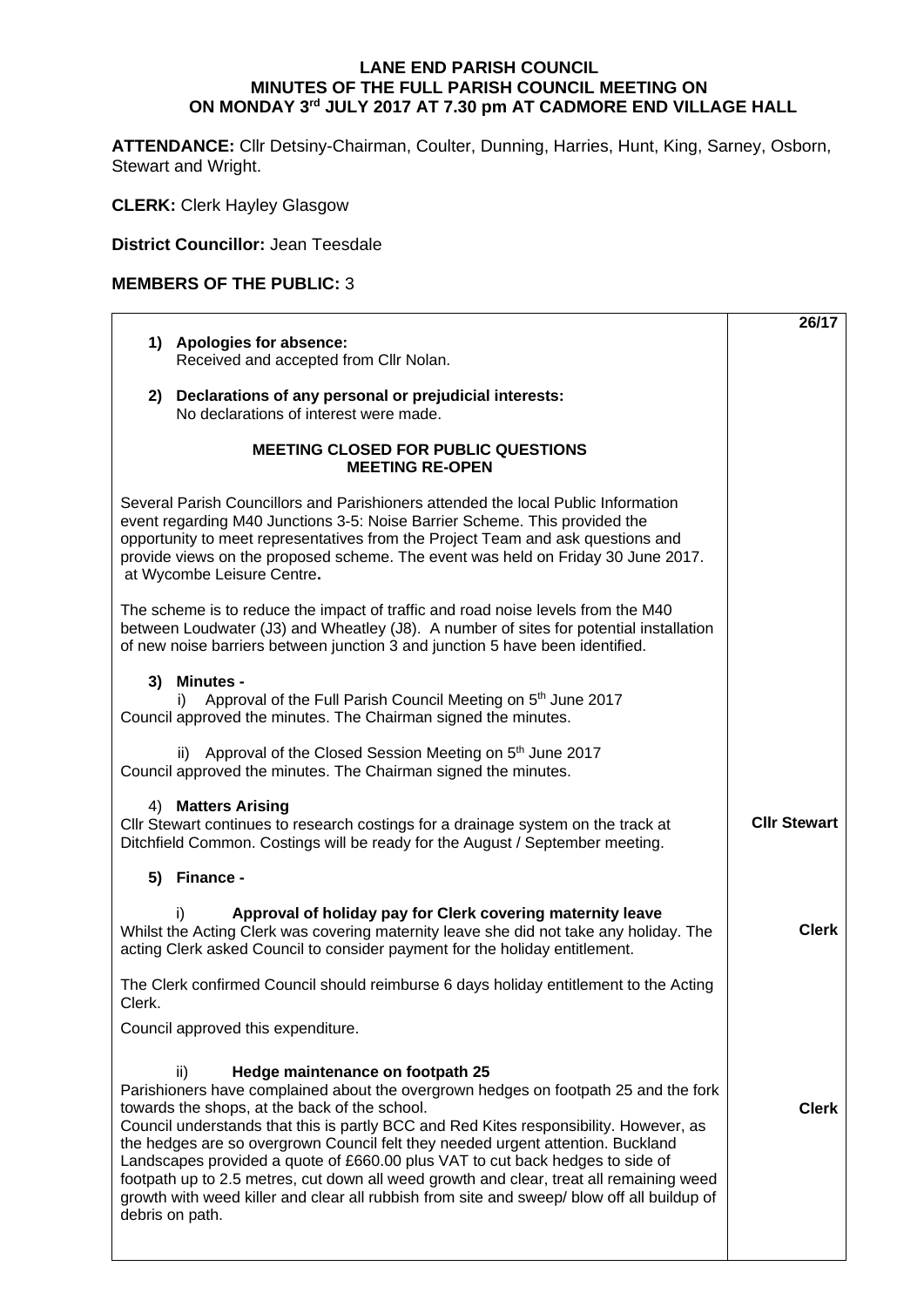| Buckland landscapes also quoted for the works on the fork of £180.00 plus VAT to cut<br>back face of hedges to side of the path, cut down weed growth and treat with weed killer.<br>Clear all rubbish debris from site.<br>The Clerk to write to Red Kite and BCC asking them to undertake future works.<br>Council approved the quotations.                                                                                                                                                                                                                                                                                                                                                                     | 27/17                                          |
|-------------------------------------------------------------------------------------------------------------------------------------------------------------------------------------------------------------------------------------------------------------------------------------------------------------------------------------------------------------------------------------------------------------------------------------------------------------------------------------------------------------------------------------------------------------------------------------------------------------------------------------------------------------------------------------------------------------------|------------------------------------------------|
| To purchase football goals and nets for Lane End Playing Fields<br>iii)<br>Council has previously agreed a sum of £1,000 in this year's budget to assist with the<br>purchase of new goal posts and nets. The Football Club has secured a contribution of<br>50% of the purchase price from the F.A.<br>The cost to purchase premium quick release aluminum socketed 24 x 8 football goals<br>with nets is £1254.00 including VAT and delivery.<br>Council approved this expenditure on the condition that 50% of the cost is claimed<br>back from the F.A.                                                                                                                                                       | <b>Clerk</b>                                   |
| <b>Renewal of Street Lighting Maintenance Contract</b><br>iv)<br>Cllr Coulter reported that the street lighting maintenance contract had increased by 2%.<br>SSE continue to change bulbs to LED as and when they need to be changed.<br>Council approved the new maintenance contract.                                                                                                                                                                                                                                                                                                                                                                                                                           | <b>Clerk</b>                                   |
| Approval of the accounts for July 2017<br>V)<br>Council approved the income and expenditure report.                                                                                                                                                                                                                                                                                                                                                                                                                                                                                                                                                                                                               |                                                |
| 6) Lane End Playing Fields<br>Councillor Coulter provided an update on the remaining work that needs to be<br>completed at the Playing Fields.                                                                                                                                                                                                                                                                                                                                                                                                                                                                                                                                                                    | Cllrs, Coulter,<br>Harries &<br><b>Stewart</b> |
| The provision of WC accessories, which had been part of the original contract, had<br>been deferred. These works budgeted at £2,000 and now including the provision of<br>some necessary signage for the "MUGA" would now need to be sourced independently<br>or commissioned from Croxford's on an ad-hoc basis.                                                                                                                                                                                                                                                                                                                                                                                                 |                                                |
| The landscaping around the "MUGA", which has already been approved by Council,<br>has also been deferred until September on the grounds that this was the best time to<br>undertake this work. This is still expected to cost in the region of £4,000 - £5,000<br>(excluding VAT).                                                                                                                                                                                                                                                                                                                                                                                                                                |                                                |
| The quote for CCTV protection for the Clubhouse and "MUGA" has now been received<br>and this was likely to cost in the region of £5,000 - £6,000 (excluding VAT). Council<br>agreed that this work needed to be undertaken.                                                                                                                                                                                                                                                                                                                                                                                                                                                                                       |                                                |
| Other small works still under consideration are the provision of a "fan" over the "MUGA"<br>Maintenance Gate (for security reasons) and minor improvements to the lighting of the<br>car park (again for security reasons).                                                                                                                                                                                                                                                                                                                                                                                                                                                                                       |                                                |
| It was noted that the total cost of these outstanding works was likely to be in the region<br>of £16,000 - £17,000.                                                                                                                                                                                                                                                                                                                                                                                                                                                                                                                                                                                               |                                                |
| Councillor Coulter provided an update with regard to the formation of the Lane End<br>Playing Fields Association. A draft Memorandum of Association had been completed<br>and this had been circulated for comment. Work was progressing on the Articles of<br>Association and, once these are complete, LEPFA will be able to progress with its<br>registration as a "Company Limited by Guarantee". A draft lease for the Playing Fields<br>between the Parish Council and LEPFA had also now been received from the Council's<br>solicitors and an initial review of this lease is currently taking place. The proposed final<br>version of this lease will be presented to Council for its due consideration. |                                                |
| Councillor Coulter reminded Council that a sum of £10,000 has been provided in this<br>year's budget as a grant to assist in the setting-up and formation of LEPFA. It was<br>agreed that LEPFA would be able to draw down on this funding in accordance with its<br>needs and requirements although it would be required to account for how the funds<br>had been applied.                                                                                                                                                                                                                                                                                                                                       |                                                |
| CIIr Harries reported that it is hoped that LESA will be able open and operate from the<br>Pavilion on Friday 22 <sup>nd</sup> July 2017.                                                                                                                                                                                                                                                                                                                                                                                                                                                                                                                                                                         |                                                |
| It was reported that there will be 4 teams using the football pitches in the next season.<br>2 teams will play on Saturdays and 2 on Sundays.<br>There is not a Lane End junior football team at present.                                                                                                                                                                                                                                                                                                                                                                                                                                                                                                         |                                                |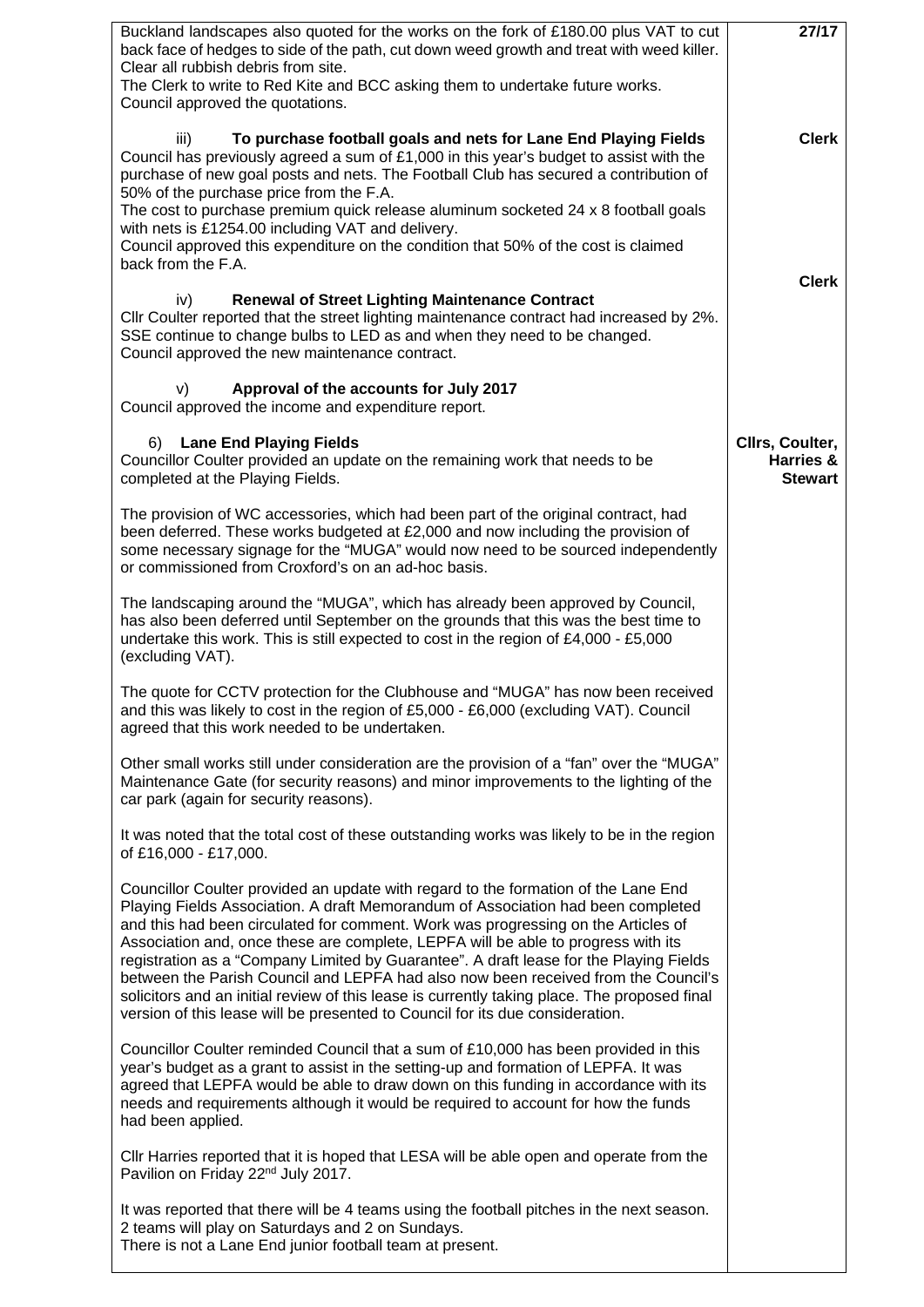| In terms of income it was agreed that football pitches would be rented at £50 per team<br>per pitch. Lane End football team will be receiving a reduction in rent to £35.                 |                                                                                                                                                                                                                                                                                                                                        |                                                                                                                                                                                                                                                                                                                   |                                       |  |  |  |
|-------------------------------------------------------------------------------------------------------------------------------------------------------------------------------------------|----------------------------------------------------------------------------------------------------------------------------------------------------------------------------------------------------------------------------------------------------------------------------------------------------------------------------------------|-------------------------------------------------------------------------------------------------------------------------------------------------------------------------------------------------------------------------------------------------------------------------------------------------------------------|---------------------------------------|--|--|--|
| The MUGA rent for a one-off booking for an hour would be £35.00. For a long term<br>booking £30.00.                                                                                       |                                                                                                                                                                                                                                                                                                                                        |                                                                                                                                                                                                                                                                                                                   |                                       |  |  |  |
| For Juniors, it will be £30 for a one-off booking and £25.00 for a long term booking.                                                                                                     |                                                                                                                                                                                                                                                                                                                                        |                                                                                                                                                                                                                                                                                                                   |                                       |  |  |  |
| The Lane End Playing Fields Association Ltd bank account is in the process of being<br>set up. Currently Cllr Harries is taking all bookings and holding the money for these<br>bookings. |                                                                                                                                                                                                                                                                                                                                        |                                                                                                                                                                                                                                                                                                                   |                                       |  |  |  |
| CIIr Harries is opening and closing the gates daily.                                                                                                                                      |                                                                                                                                                                                                                                                                                                                                        |                                                                                                                                                                                                                                                                                                                   |                                       |  |  |  |
|                                                                                                                                                                                           | 7) Clerk's report                                                                                                                                                                                                                                                                                                                      |                                                                                                                                                                                                                                                                                                                   |                                       |  |  |  |
|                                                                                                                                                                                           | Planning application comments submitted.<br>i)                                                                                                                                                                                                                                                                                         |                                                                                                                                                                                                                                                                                                                   |                                       |  |  |  |
|                                                                                                                                                                                           | Complaints have been received regarding weeds on footpaths / footways. The<br>ii)<br>Clerk obtained a quote of £230.00 to have the weeds sprayed in the 30mph<br>limit. The main problem area are the paths leading to the school. Cllr Stewart<br>will contact the contractor and establish exactly which paths should be<br>sprayed. |                                                                                                                                                                                                                                                                                                                   | <b>Clir Stewart /</b><br><b>Clerk</b> |  |  |  |
|                                                                                                                                                                                           | The allotment neighboring the fence of the houses at Chalky Fields is unused<br>iii)<br>and extremely overgrown. The Clerk obtained a quote of £256.00 from Warren<br>Detsinyi to have the plot cleared. Council agreed this expenditure.                                                                                              |                                                                                                                                                                                                                                                                                                                   | <b>Clerk</b>                          |  |  |  |
|                                                                                                                                                                                           |                                                                                                                                                                                                                                                                                                                                        | iv) Councillors raised concerns about the mass of weeds on the site of the care<br>home site. Cllr Detisny will contact the developer.                                                                                                                                                                            | <b>Cllr Detsiny</b>                   |  |  |  |
|                                                                                                                                                                                           | V)                                                                                                                                                                                                                                                                                                                                     | AED inspections carried out and on-line forms submitted.                                                                                                                                                                                                                                                          |                                       |  |  |  |
|                                                                                                                                                                                           | Vİ)                                                                                                                                                                                                                                                                                                                                    | Faulty street lights reported.                                                                                                                                                                                                                                                                                    |                                       |  |  |  |
|                                                                                                                                                                                           | vii) Mole and Pickett Charities- a meeting with Trustees will be set up for a date in<br>July.                                                                                                                                                                                                                                         |                                                                                                                                                                                                                                                                                                                   |                                       |  |  |  |
|                                                                                                                                                                                           | viii) Next months FPCM has been moved to Tuesday 1 <sup>st</sup> August at LEYCC.                                                                                                                                                                                                                                                      |                                                                                                                                                                                                                                                                                                                   |                                       |  |  |  |
|                                                                                                                                                                                           | ix) A parishioner contacted the Clerk regarding overgrown grass coming from The<br>Church. The grass is high on the brow of hill on Ditchfield Common. Cllr<br>Osborn cut the grass back but the Parishioner has complained its still too high<br>and dangerous for cars.                                                              |                                                                                                                                                                                                                                                                                                                   |                                       |  |  |  |
|                                                                                                                                                                                           | Simply Walks have been given permission to use the car park at the playing<br>X)<br>fields.                                                                                                                                                                                                                                            |                                                                                                                                                                                                                                                                                                                   |                                       |  |  |  |
|                                                                                                                                                                                           |                                                                                                                                                                                                                                                                                                                                        | xi) Received a couple of complaints about the state of the ex Peacock Pub. I<br>referred them to WDC Planning.                                                                                                                                                                                                    |                                       |  |  |  |
| at the tree and remove any dangerous branches etc.                                                                                                                                        |                                                                                                                                                                                                                                                                                                                                        | xii) A branch has fallen from an Oak tree which is on the Common opposite<br>Cadmore End School. The branch has fallen into a neighboring property's<br>garden (Skilmoor House, Cadmore End) and damaged several fence panel<br>and a section of roofing tiles on an outbuilding. I instructed Pete Whipp to look | <b>Clerk</b>                          |  |  |  |
|                                                                                                                                                                                           | xiii) Received several phone calls about hiring the football pitches. Referred these<br>to Cllr Harries                                                                                                                                                                                                                                |                                                                                                                                                                                                                                                                                                                   | <b>CIIr Harries</b>                   |  |  |  |
|                                                                                                                                                                                           | xiv) The lock on the noticeboard at Edmonds Parade is broken. Clerk will arrange<br>for this to be repaired.                                                                                                                                                                                                                           |                                                                                                                                                                                                                                                                                                                   | <b>Clerk</b>                          |  |  |  |
|                                                                                                                                                                                           | xv) Increased insurance cover has been arranged for the Pavilion, MUGA and<br>tractor.                                                                                                                                                                                                                                                 |                                                                                                                                                                                                                                                                                                                   |                                       |  |  |  |
|                                                                                                                                                                                           | xvi) Received several phone calls and emails about peahens loose in the village -<br>referred to RSPCA.                                                                                                                                                                                                                                |                                                                                                                                                                                                                                                                                                                   |                                       |  |  |  |
|                                                                                                                                                                                           |                                                                                                                                                                                                                                                                                                                                        |                                                                                                                                                                                                                                                                                                                   |                                       |  |  |  |